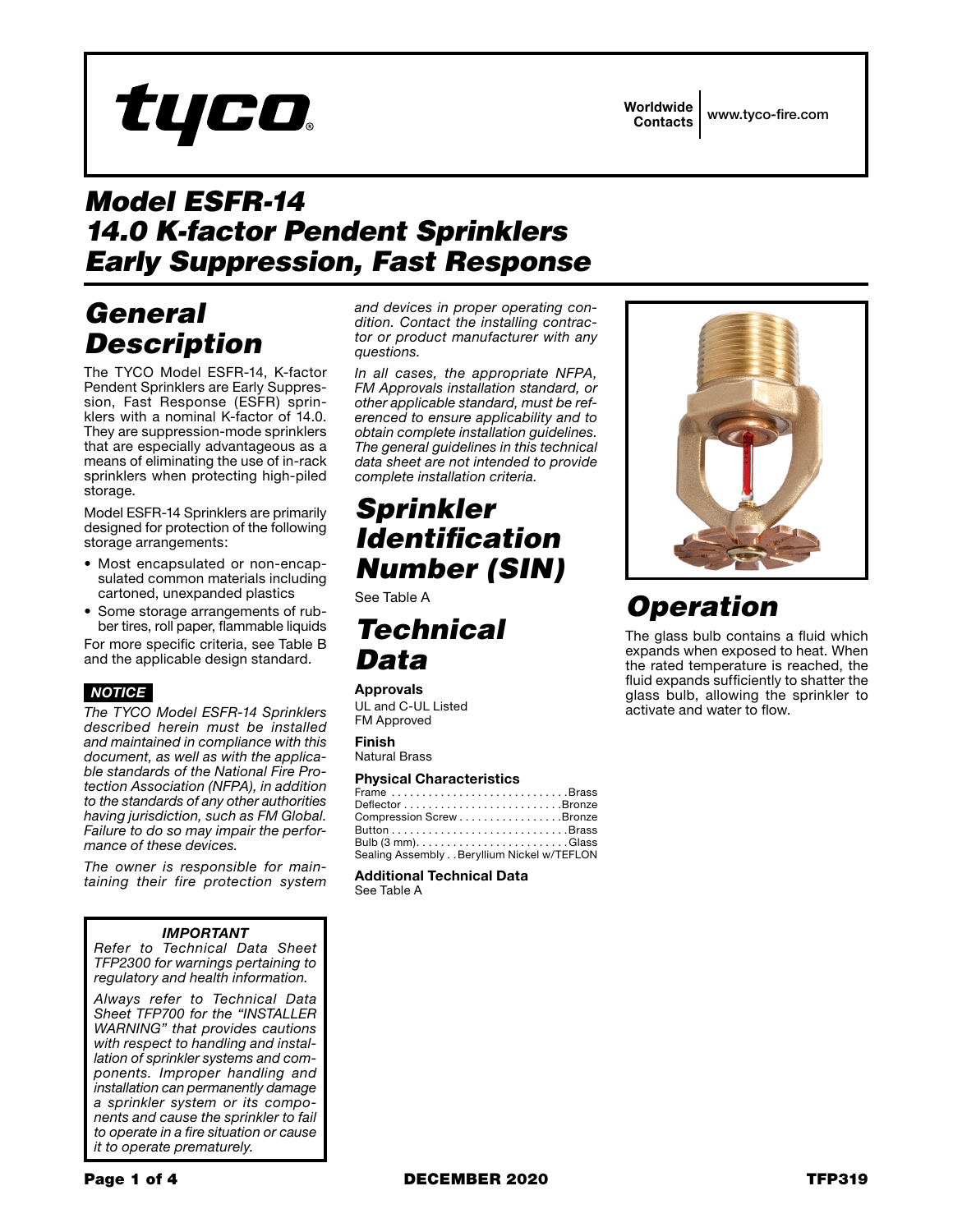#### \*\* 3/4" NPT Components: 1 1 - Frame 2 - Deflector\* **WRENCH** 5 3 - Compression Screw FLATS  $1 - 1/2$ 4 - Bulb (38,1 mm) 5 - Button 6 1/2" 6 - Sealing Assembly 2-3/8" (12,7 mm) (60,3 mm) **NOMINAL** \* Temperature rating is 4 MAKE-IN indicated on Deflector. CENTERLINE THERMAL 3 \*\* Pipe thread connections per SENSING ISO 7-1 can be provided on  $\bigtriangledown$  $\blacksquare$  $\overline{\phantom{0}}$ ELEMENT special request. \* 2 *FIGURE 1 MODEL ESFR-14, 14.0 K-FACTOR, PENDENT SPRINKLER EARLY SUPPRESSION, FAST RESPONSE*

| ltem                                                                                                 | <b>Description</b>                                          |  |
|------------------------------------------------------------------------------------------------------|-------------------------------------------------------------|--|
| Sprinkler Identification Number (SIN)                                                                | TY6236                                                      |  |
| K-factor, gpm/psi <sup><math>\frac{1}{2}</math></sup> (Lpm/bar <sup><math>\frac{1}{2}</math></sup> ) | 14.0 qpm/psi <sup>1/2</sup> (201.6 Lpm/bar <sup>1/2</sup> ) |  |
| Temperature Rating °F (°C)                                                                           | 155°F (68°C)<br>200°F (93°C)                                |  |
| <b>Thread Size</b>                                                                                   | 3/4 in, NPT or ISO 7-1                                      |  |
| Sprinkler Orientation                                                                                | Pendent                                                     |  |
| Maximum Working Pressure, psi (bar)                                                                  | 175 psi (12 bar)                                            |  |
| TABLE A<br><i>MODEL ESFR-14 PENDENT SPRINKLER</i>                                                    |                                                             |  |

*TECHNICAL DATA*

# *Design Criteria*

The following general guidelines provided for the TYCO Model ESFR-14, 14.0 K-factor, Pendent Sprinklers can be used for quick reference.

### *NOTICE*

*The National Fire Protection Association and FM Approvals provide installation standards that must be used to properly design an automatic sprinkler system utilizing Early Suppression, Fast Response (ESFR) Sprinklers. The guidelines provided by NFPA and FM Global may differ; consequently, the appropriate standard must be used for a given installation.*

*In all cases, the appropriate NFPA or FM Approvals installation standard must be referenced to assure applicability and to obtain complete installation guidelines, since the following general guidelines are not intended to provide complete installation criteria.*

### Roof Construction

Unobstructed or obstructed construction; for example, smooth ceiling, bar joists, beam and girder, and so forth.

Where the depths of solid structural members, such as beams and stem, exceed 12 in. (302 mm), install Model ESFR-14 Sprinklers in each channel formed by the structural members.

### Ceiling Slope

Maximum 2 in. rise for 12 in. run (16.7%)

Maximum Coverage Area 100 ft2 (9,3 m2)

### Minimum Coverage Area

64 ft2 (5,8 m2) per NFPA 13 and FM Global 2-0

#### Maximum Spacing

- 12 ft (3,7 m) for building heights up to 30 ft (9,1 m)
- $\bullet$  10 ft (3,1 m) for building heights greater than 30 ft (9,1 m)

#### Minimum Spacing 8 ft (2,4 m)

Minimum Clearance to Commodity 36 in. (914 mm)

### NFPA 13

Deflector-to-Ceiling Distance 6 in. to 14 in. (152 mm to 356 mm)

### FM Global

Centerline of Thermal Sensing Element-to-Ceiling Distance Refer to FM Global 2-0 for Storage Sprinklers.

# *Installation*

TYCO Model ESFR-14 Pendent Sprinklers must be installed in accordance with this section.

### General Instructions

Do not install any bulb type sprinkler if the bulb is cracked or there is a loss of liquid from the bulb. With the sprinkler held horizontally, a small air bubble should be present.

A leak-tight 3/4 in. NPT sprinkler joint should be obtained by applying a minimum-to-maximum torque of 10 to 20 lb-ft (13,4 to 26,8 N∙m). Higher levels of torque can distort the sprinkler inlet with consequent leakage or impairment of the sprinkler.

*Note: Install the Model ESFR-14 Pendent Sprinkler only in the pendent position as shown in Figure 1.*

**Step 1.** With pipe thread sealant applied, hand-tighten the sprinkler into the sprinkler fitting.

**Step 2.** Wrench-tighten the Model ESFR-14 Sprinkler using only the W-Type 34 Sprinkler Wrench as shown in Figure 2, and by fully engaging (seating) the wrench on the sprinkler wrench flats as shown in Figure 1.

**Step 3.** After installation, inspect the bulb of each Model ESFR-14 Sprinkler for damage. In particular, verify that the bulb is not cracked. Replace damaged sprinklers.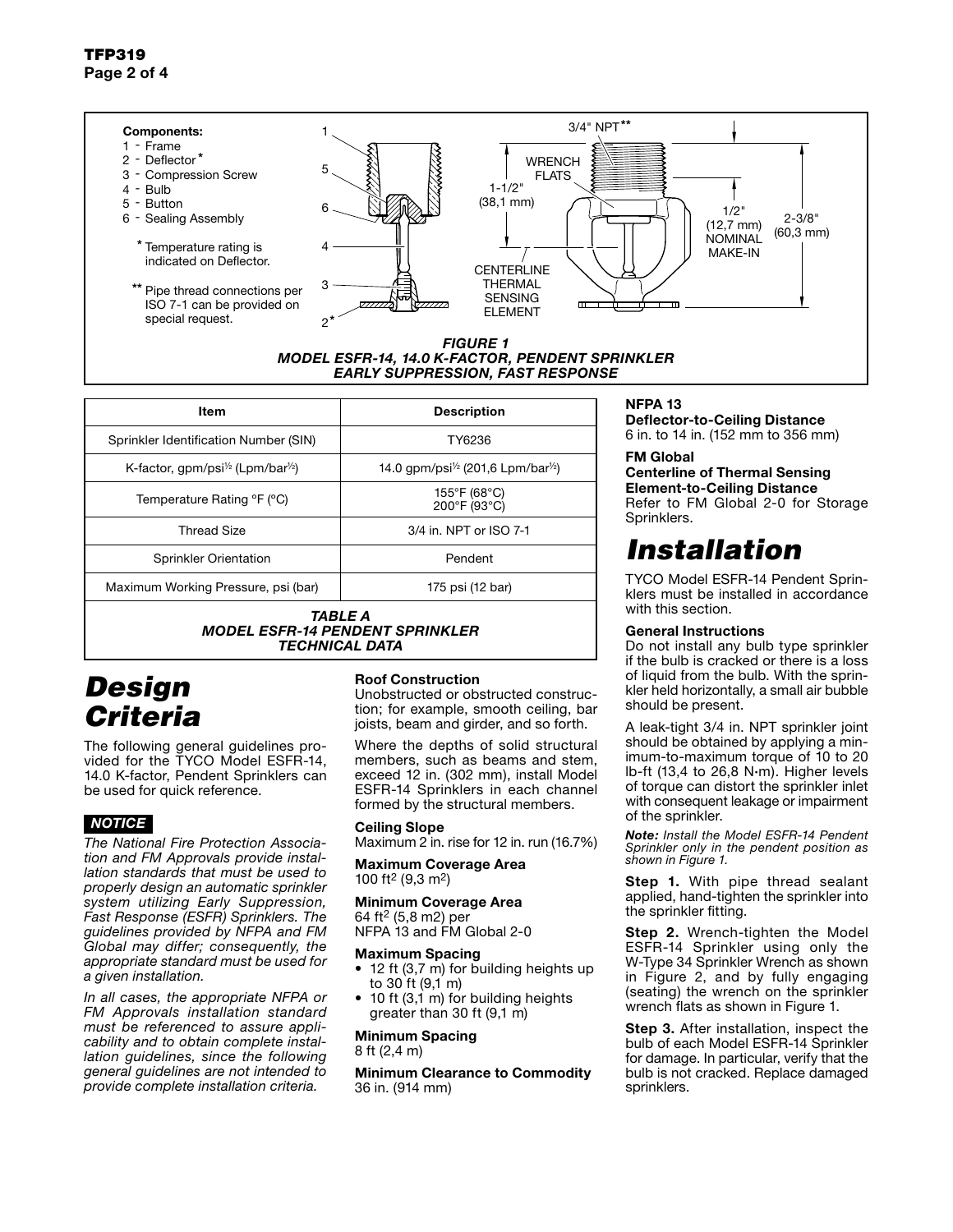| <b>Storage Type</b>                                                                                                                              | <b>NFPA</b>                  | <b>FM Global</b>               |
|--------------------------------------------------------------------------------------------------------------------------------------------------|------------------------------|--------------------------------|
| Sprinkler Type                                                                                                                                   | <b>ESFR</b>                  | Storage                        |
| Response Type                                                                                                                                    | <b>FR</b>                    | QR                             |
| System Type                                                                                                                                      | Wet                          | Wet                            |
| Temperature Rating °F (°C)                                                                                                                       | 155°F (68°C)<br>200°F (93°C) | 155°F (68°C)<br>200°F (93°C)   |
| Open Frame (i.e., no solid shelves) Single, Double, Multiple-<br>Row, or Portable Rack Storage of Class I-IV and Group A or<br><b>B</b> Plastics | Refer to NFPA 13             | Refer to FM 2-0 and 8-9        |
| Solid Pile or Palletized Storage of Class I-IV and Group A or<br><b>B</b> Plastics                                                               | Refer to NFPA 13             | Refer to FM 2-0 and 8-9        |
| <b>Idle Pallet Storage</b>                                                                                                                       | Refer to NFPA 13             | Refer to FM 2-0, 8-9, and 8-24 |
| Rubber Tire Storage                                                                                                                              | Refer to NFPA 13             | Refer to FM 2-0 and 8-3        |
| Roll Paper Storage<br>(Refer to the Standard)                                                                                                    | Refer to NFPA 13             | Refer to FM 8-21               |
| Flammable/Ignitable Liquid Storage<br>(Refer to the Standard)                                                                                    | Refer to NFPA 30             | Refer to FM 7-29               |
| Aerosol Storage<br>(Refer to the Standard)                                                                                                       | Refer to NFPA 30B            | Refer to FM 7-31               |
| Automotive Components in Portable Racks<br>(Control mode only; refer to the Standard)                                                            | N/A                          | N/A                            |
| N/A - Not Applicable                                                                                                                             |                              |                                |

#### *TABLE B MODEL ESFR-14 PENDENT SPRINKLERS COMMODITY SELECTION AND DESIGN CRITERIA OVERVIEW*